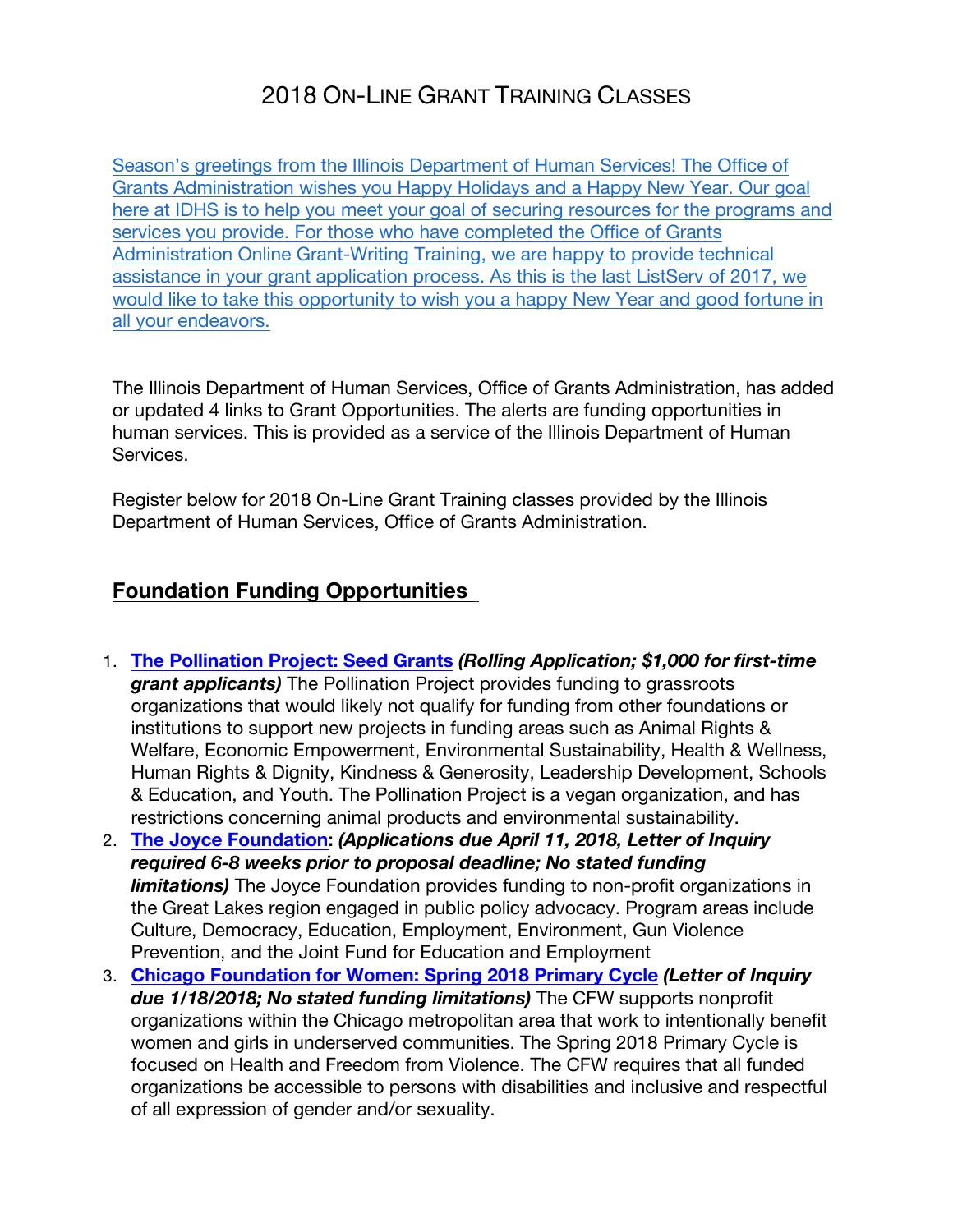4. **American Psychological Foundation: Wayne F. Placek Grants** *(Applications due March 1, 2018; \$10,000)* The Wayne F. Placek Grant encourages research to increase the general public's understanding of homosexuality and sexual orientation, and to alleviate the stress that lesbian women, gay men, bisexual women, bisexual men and transgender individuals experience in this and future civilizations. Applicants must be either a doctoral‐level researcher or graduate student affiliated with an educational institution of a 501(c)(3) nonprofit research organization. Graduate students and early career researchers are encouraged to apply.

## **Follow this link to find available State Grant opportunities**

**https://www.illinois.gov/sites/GATA/Grants/SitePages/CSFA.aspx**

## **Government Funding Opportunity**

**AGENCY:** National Endowment for the Arts **PROGRAM:** NEA Art Works I, FY2019 **Cost Sharing or Matching Requirement:** Yes **Award Ceiling:** \$100,000 **Award Floor:** \$10,000 **Application Due Date:** 2/15/2018 **Purpose of Program:** Support artistically excellent projects that celebrate our creativity and cultural heritage, invite mutual respect for differing beliefs and values, and enrich humanity. An organization may submit only one application through one of the following FY 2019 categories: Art Works or Challenge America. **Who is Eligible to Apply:** City or township governments Public and State controlled institutions of higher education Independent school districts Special district governments County governments Private institutions of higher education Nonprofits having a 501(c)(3) status with the IRS, other than institutions of higher education Native American tribal governments (Federally recognized) State governments **Link for Additional Information: 2018NEA01AW1 AGENCY:** National Endowment for the Arts

**PROGRAM:** NEA Challenge America, FY 2019

**Cost Sharing or Matching Requirement:** Yes

**Award Amount:** \$10,000

**Application Due Date:** 4/12/2018

**Purpose of Program:** Extend the reach of the arts to underserved populations -- those whose opportunities to experience the arts are limited by geography, ethnicity, economics, or disability.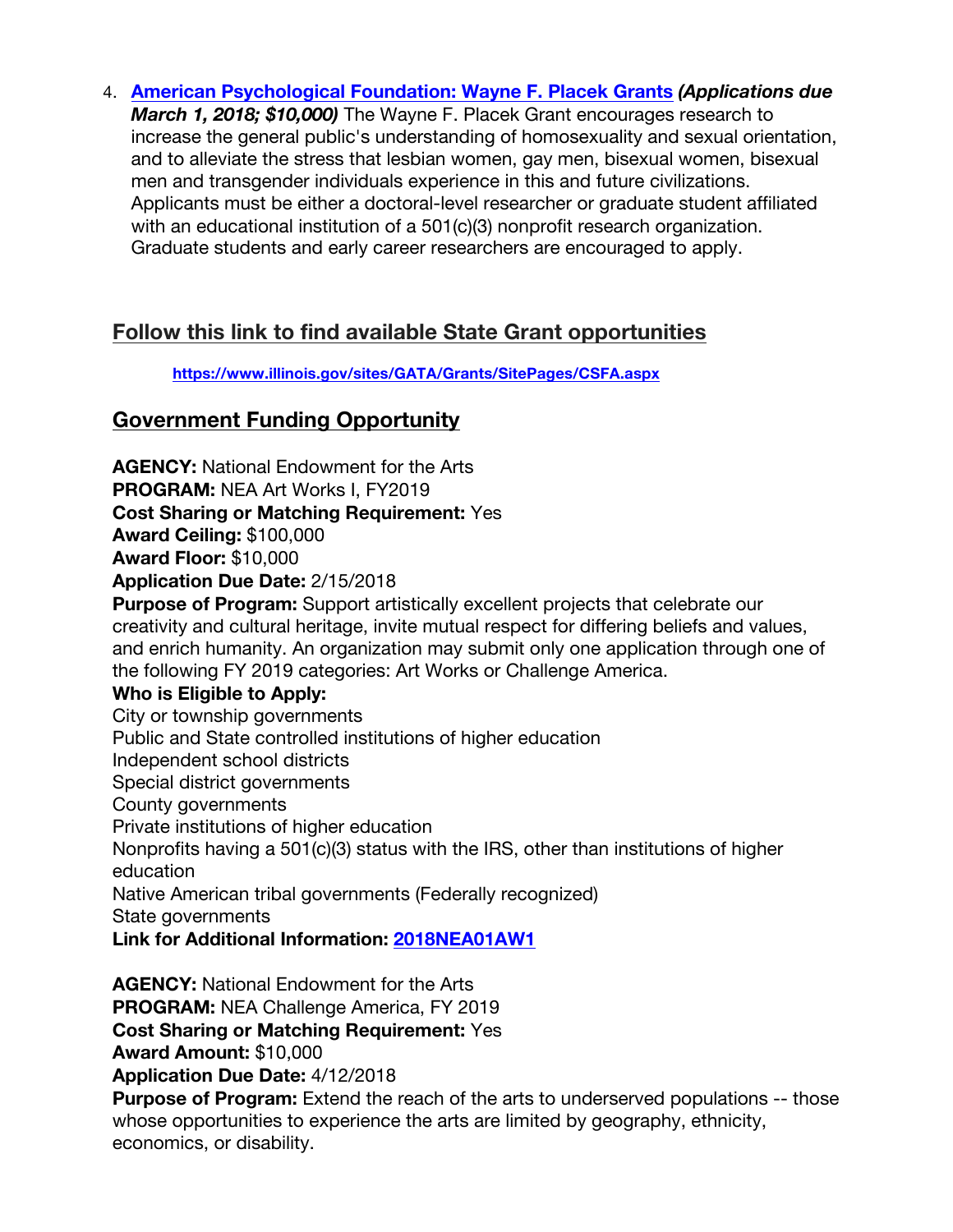#### **Who is Eligible to Apply:**

Special district governments State governments City or township governments Independent school districts Public and State controlled institutions of higher education County governments Private institutions of higher education Native American tribal governments (Federally recognized) Nonprofits having a 501(c)(3) status with the IRS, other than institutions of higher education **Link for Additional Information: 2018NEA01CA**

**AGENCY:** Institute of Museum and Library Services **PROGRAM:** Museums Empowered: Professional Development Opportunities for

Museum Staff - A Museums for America Special Initiative

**Expected Number of Awards:** 28

**Estimated Total Program Funding:** \$2,000,000

**Award Ceiling:** \$250,000

**Award Floor:** \$5,000

**Application Due Date:** 3/01/2018

**Purpose of Program:** Support projects that strengthen the ability of an individual museum to serve its public.

**Who is Eligible to Apply:** Museums that fulfill the eligibility criteria for museums may apply.

**Link for Additional Information: ME-FY18**

**AGENCY:** Department of Health and Human Services

**OFFICE:** Health Resources and Services Administration

**PROGRAM:** Ryan White HIV/AIDS Program Part D -- Women, Infants, Children, and Youth (WICY) Grants Supplemental Funding

**Expected Number of Awards:** 25

**Estimated Total Program Funding:** \$3,000,000

**Application Due Date:** 1/30/2018

**Purpose of Program:** Strengthen organizational infrastructure to respond to the changing health care landscape and/or to increase capacity to develop, enhance, or expand access to high quality family-centered HIV primary health care services for low income, uninsured, and underserved WICY living with HIV.

**Who is Eligible to Apply:** Eligibility is limited to current RWHAP Part D WICY funded recipients.

**Link for Additional Information: HRSA-18-044**

**AGENCY:** Department of Health and Human Services **OFFICE:** Health Resources and Services Administration **PROGRAM:** Ryan White HIV/AIDS Program Part C -- Capacity Development Program **Expected Number of Awards:** 15 **Estimated Total Program Funding:** \$ 2,250,000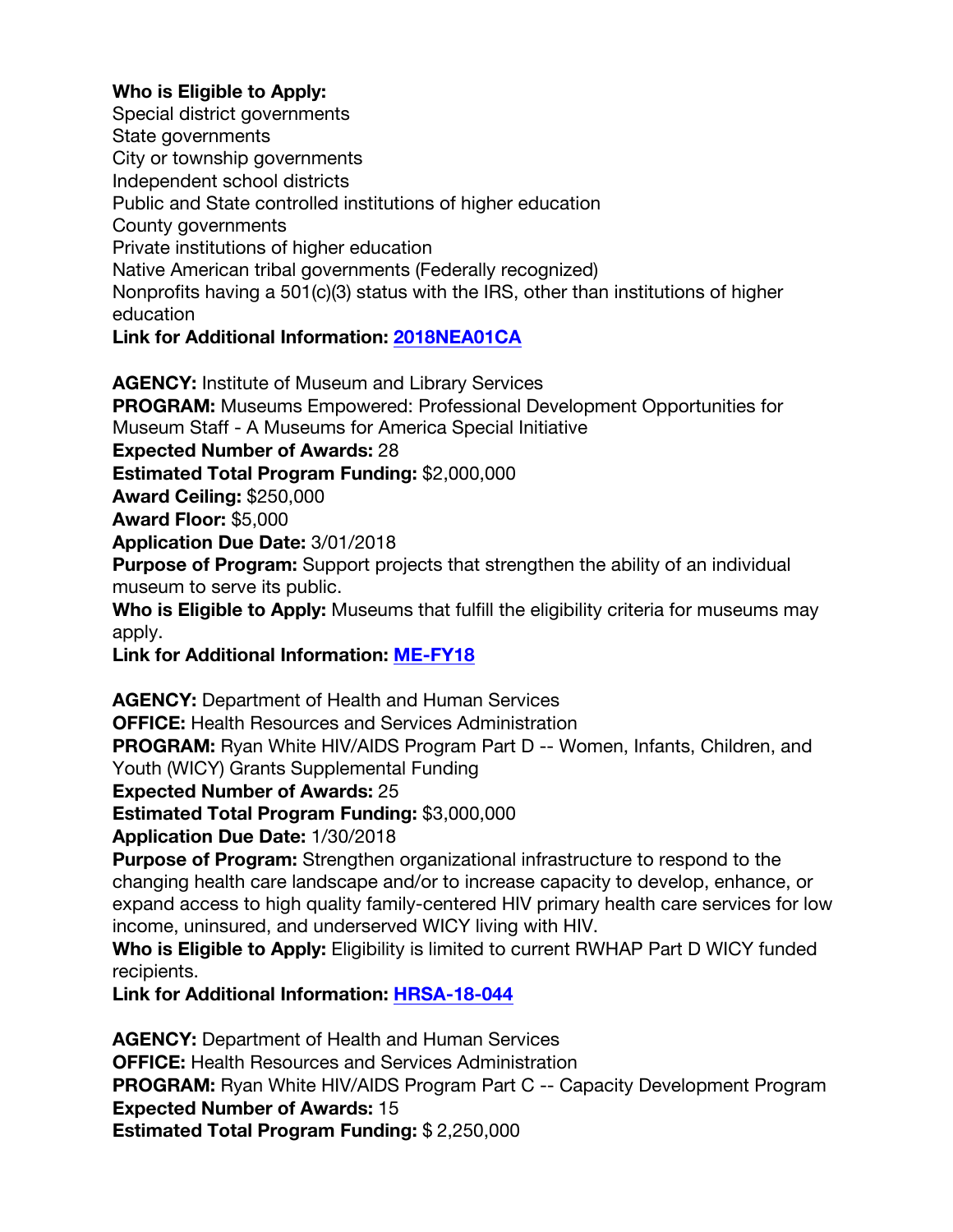#### **Application Due Date:** 3/09/2018

**Purpose of Program:** Strengthen organizational infrastructure to respond to the changing health care landscape and to increase capacity to develop, enhance, or expand access to high quality HIV primary health care services for low income, uninsured, and underserved people living with HIV (PLWH).

**Who is Eligible to Apply:** Public and nonprofit private entities, faith-based and community-based organizations, and Tribes and tribal organizations are eligible to apply.

**Link for Additional Information: HRSA-18-051**

### **IDHS On-Line Training in Grant Writing**

#### **Overview**

This three part series is being delivered as on-line training by the Illinois Department of Human Services, Office of Grants Administration.

This training shows you how to effectively, find, write and submit proposals for federal, state, local, non-governmental, and private sector grants. If you want to learn the essentials of writing and acquiring grants, this three part series will help your agency.

#### **Who Should Attend?**

For no cost, the Illinois Department of Human Services, Office of Grants Administration continues to provide grant writing training to not for profit agencies, all government agency staff, staff of agencies under contract with any state agency in Illinois, and interested individuals.

#### **Registration**

Registration is now open. This is the season when funders are releasing funding announcements. Therefore, you are strongly encouraged to register immediately as this training is on a first come first serve basis.

#### **How to Register**

**Register NOW for the 2018 classes**, to insure that you are enrolled in one of the upcoming cycles in 2018. The registration will remain open until classes are filled. You will be notified by email as to the dates and times of your training.

#### **Training Dates and Times**

Once registration is closed, all enrollees will be notified of their training dates and time. There are three parts to each class. Each part is for one hour and thirty minutes. Instructions on how to enter the virtual classroom are sent to each enrollee prior to each class along with the training materials. If technical assistance is required, enrollees are given instructions on whom to contact. No costs are incurred by the provider because the student can participate at the work site by simply logging onto a computer and entering the virtual classroom.

### **Technical Requirements**

You will need a PC with the following minimum technical requirements:

- Operating System: Windows 7
- Software: Internet Explorer 6.0 or higher
- Internet Connection

### **Objectives**

Upon completion of the entire 3 part series, staff will:

• know how to research and find available grants;